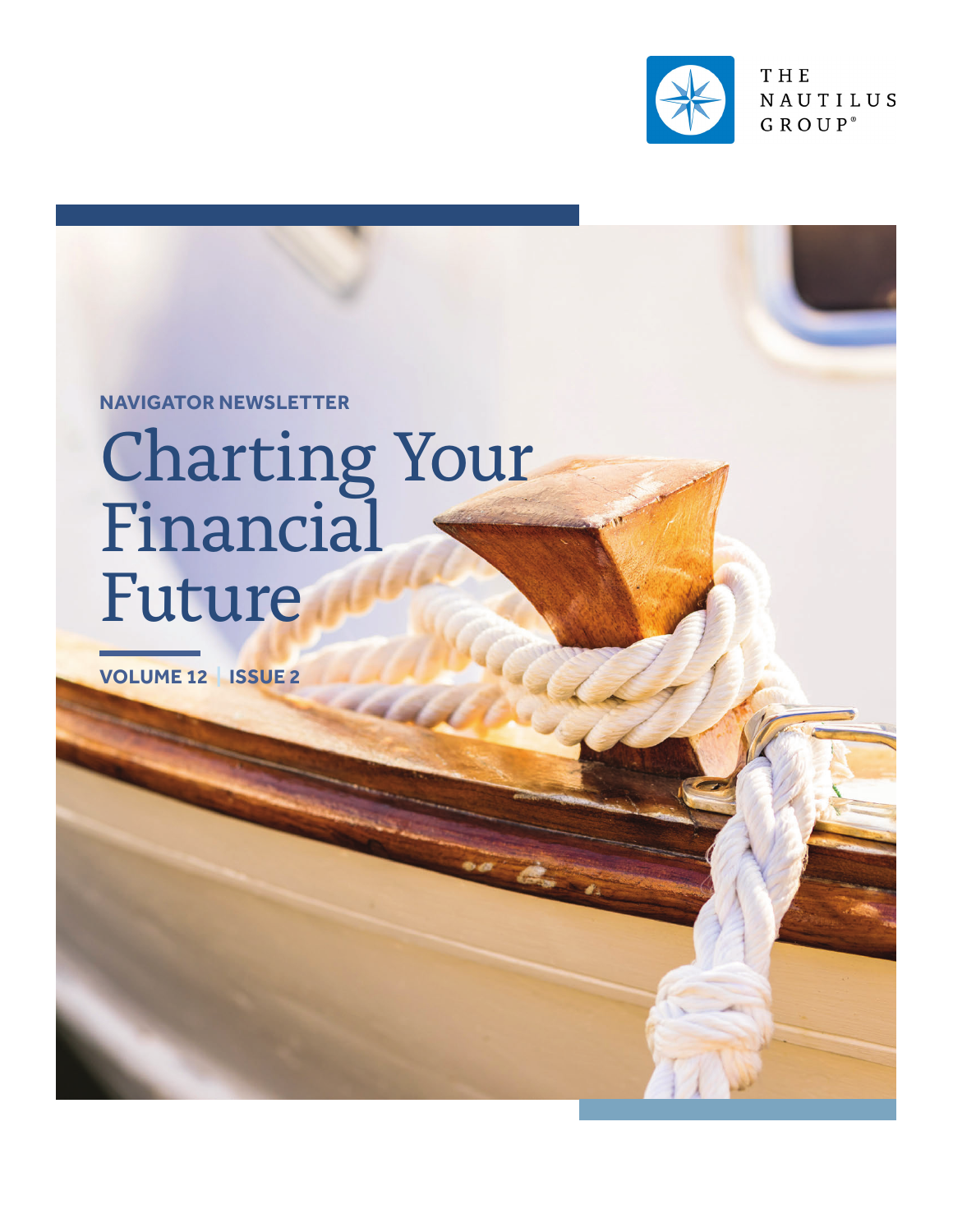### Life Insurance Planning

# Does *Levine* case signal renewed life for intergenerational split-dollar planning?

By R. Matthew Pate, JD, LL.M.



The recent case of *Estate of*<br> *Levine<sup>1</sup>* has given proponer<br>
of a life insurance strategy<br> **Expanse "interseparational split**" *Levine*<sup>1</sup> has given proponents known as "intergenerational split dollar" cause for optimism, but while the taxpayer achieved a notable victory in this case, planners and clients should continue to tread cautiously, as such arrangements will continue to invite IRS scrutiny around a host of issues.

#### What is Intergenerational Split Dollar?

Under a traditional split-dollar life insurance arrangement, the costs and benefits of a life insurance policy are generally divided (or split) between two parties—typically in either the employment or the estate planning context.

• For example, an employer may acquire a life insurance policy on the life of a key employee

and endorse a portion of the death benefit to the employee's designated beneficiary as an employee benefit.

Alternatively, an irrevocable trust may acquire a life insurance policy on the grantor's life funded through a split-dollar loan arrangement to minimize the gift tax costs of premium payments while removing a portion of the death benefit from the taxable estate. Life insurance proceeds are then available to provide liquidity for estate taxes upon the grantor's death.

Intergenerational split-dollar (IGSD) arrangements are employed in the estate planning context as well, but not for liquidity at the grantor's passing. As the name implies, intergenerational arrangements insure subsequent generations under a split-dollar plan while obtaining

favorable estate tax valuations on the retained split-dollar benefit.

**EXAMPLE:** Susan (age 85) has a large estate and has utilized all of her available lifetime gift tax exemption. Susan's son David is age 55, insurable, and has no life insurance coverage currently in place.

Under an intergenerational splitdollar plan, Susan's living trust funds an irrevocable trust for the benefit of David and the grandchildren with a lump sum \$10 million transfer that in turn purchases a paid-up (i.e., no additional premiums are due) life insurance policy on David's life with a death benefit of \$40 million. The agreement states that Susan's living trust is to be repaid the greater of cash values or cumulative premiums paid upon David's death.

<sup>1</sup> *Est. of Levine*, 158 T.C. \_\_\_ (No. 2) (2/28/2022).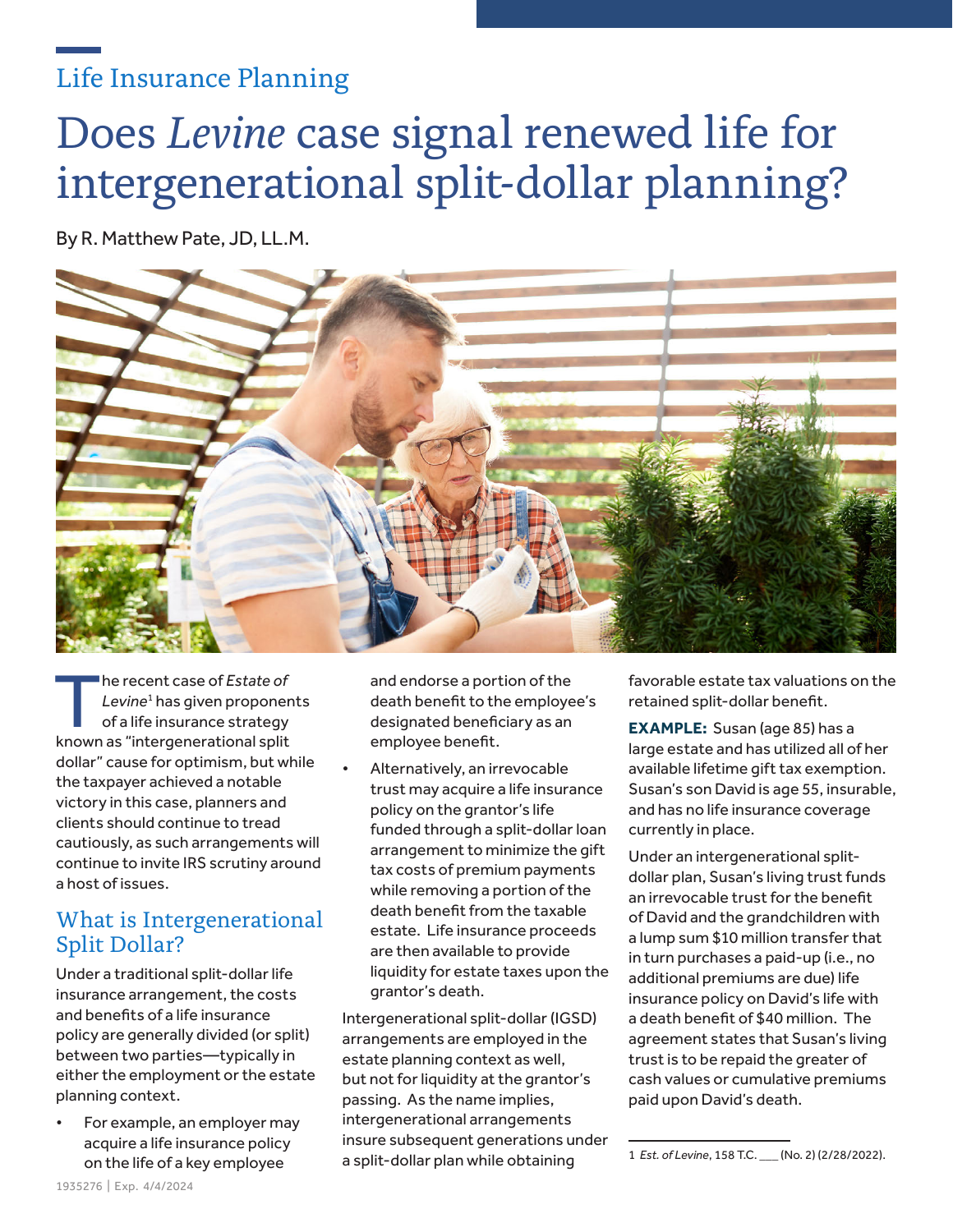

Under the regulations that govern the taxation of split-dollar plans, $2$ the initial lump sum transfer is not a taxable gift to the trust—the gift value is based on the actuarial cost of insurance protection (i.e., "economic benefit") provided under the insurance annually (generally equivalent to a much lower term insurance rate).

Furthermore, because the splitdollar benefit is not payable until David's death, the actuarial value of such "receivable" in Susan's taxable estate is much lower than the initial \$10 million payment. For example, assuming a life expectancy for David of 35 years and a 4% discount rate, the \$10 million split-dollar benefit payable to Susan's living trust at her death would be worth approximately \$2.5 million, significantly reducing the value of Susan's taxable estate (and saving \$3 million in estate taxes assuming a 40% rate).

#### Initial Cases

The first notable case ruling on key aspects of intergenerational splitdollar arrangements was *Estate of* 

*Morrissette*. 3 In that case, the Tax Court upheld the application of the favorable economic benefit splitdollar regulations to an arrangement as described above; however, the discount claimed for estate tax purposes (75%) was not addressed in the initial opinion, which was limited to specific questions on summary judgment.

In *Estate of Cahill<sup>4</sup>* the estate claimed an even larger discount (98%) on the value of a similar split-dollar receivable. The Tax Court opinion addressed a number of questions at issue under summary judgment and largely ruled in favor of the IRS, without directly addressing valuation specifically. As a result, the case settled with the estate conceding the estate tax valuation of the IRS.

In a follow up ruling in *Morrissette* ("Morrissette II")<sup>5</sup> the Tax Court rejected certain IRS arguments sustained in *Cahill*, but otherwise largely upheld the IRS valuation, thereby eliminating the bulk of the discount claimed by the estate (upholding significant understatement penalties as well).

#### Estate of Levine

In *Estate of Levine*,<sup>6</sup> issued on February 28, 2022, the Tax Court followed much of the logic of Morrissette II on the legal questions, but also upheld the estate on the valuation question, permitting a 65% discount on the value of the receivable. The primary distinction with earlier cases was the termination provision in the split-dollar agreement; to wit, the agreement could only be terminated early by the Trustee of the Irrevocable Trust, who was in turn an independent third party.

The cases can therefore be divided into essentially three categories:

- Taxpayer defeat on key legal questions leading to concession on valuation – *Cahill*;
- Pyrrhic taxpayer victory on key legal questions but defeat on sole

<sup>2 26</sup> CFR 1.61-22.

<sup>3</sup> *Est. of Morrissette*, 146 T.C. \_\_\_\_ (No. 11) (4/13/2016).

<sup>4</sup> *Est. of Cahill*, TC Memo 2018-84.

<sup>5</sup> *Est. of Morrissette*, T.C. Memo 2021-60.

<sup>6</sup> *Est. of Levine*, Id.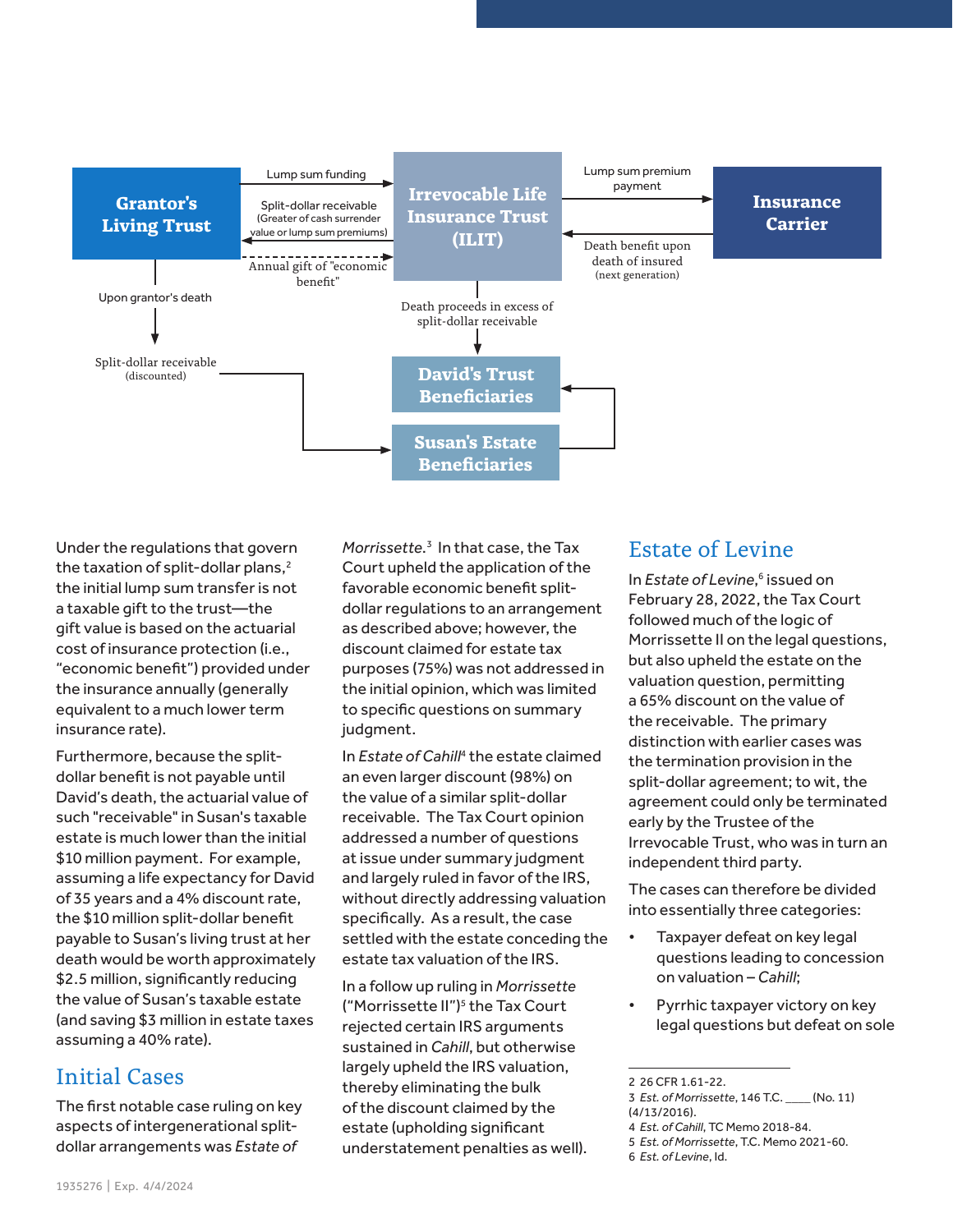

issue of consequence (valuation) – *Morrissette*;

Taxpayer victory on legal questions as well as on valuation – *Levine*.

#### Does *Levine* Provide an Effective Template for IGSD?

While the Tax Court in Morrissette II agreed that the fair market value of the split-dollar rights could be calculated using a discounted cash flow methodology, the fact that the ILIT trustees were the beneficiaries of the trust as well as the executors of the estate gave them the ability to terminate the agreement at that point.

Coupled with the fact that termination would most likely be desirable (since all assets would then be flowing to the same trusts), the court concluded that the valuation of the receivable was equivalent to the policy's then cash value (i.e., what would be owed at such point).

The court in fact referenced the likelihood that the parties would terminate the arrangement upon expiration of the statute of limitations on estate tax return deficiencies.

The *Levine* case was distinguished from *Morrissette* largely upon this line—since the ILIT's independent investment trustee had the sole right to terminate the agreement, and since such trustee was bound by a fiduciary duty (including to remainder beneficiaries who were not involved in establishing the arrangement), there was no guarantee that the agreement would be terminated at any point prior to death of the insureds. Absent specific additional assets in the trust, the ILIT had no way of paying back the obligation without turning over the life insurance policies altogether.

As a result, the Tax Court agreed that the discounted value as claimed was effective for purposes of determining the value held by the estate.

#### So Why No Peaceful, Easy Feeling?

*Morrissette* and *Levine* favorably addressed key IRS lines of attack on IGSD including assertions that the arrangement should be considered either:

- A gift at inception;
- Loan split dollar;
- A form of prepaid premiums; or
- A form of "reverse" split dollar (i.e., not eligible for split-dollar treatment per the IRS).

The ability to circumvent these arguments, however, does not mean that the IRS intends to drop them, or that valuation will cease being the ultimate focus of attack.

Note as well that the valuation of a split-dollar receivable in this fashion is a more complex determination than a simple discounted cash flow projection; expected mortality based on the health of the insured(s), projected policy performance, and the suitability and likelihood of a termination prior to death of the insured will all factor into any analysis.

Implementation and administration of these complex arrangements should likewise not be minimized. The ongoing maintenance of a splitdollar plan post death of the initial funder requires specialized planning within estate planning documents to account for ongoing economic benefits provided. Novel gift and generation skipping transfer tax questions may arise in this context as well.

Lastly, questions involving income taxation of amounts paid in excess of cumulative premiums upon roll-out or termination may be present.

However, for planners comfortable with potential scrutiny and continued challenges to these arrangements, *Levine* has provided an avenue to establish a viable and possibly discountable IGSD arrangement.

Key factors in such arrangement would likely include:

• Non-tax purpose of the splitdollar arrangement (e.g., to fund a buy-sell agreement as in *Morrissette* or to establish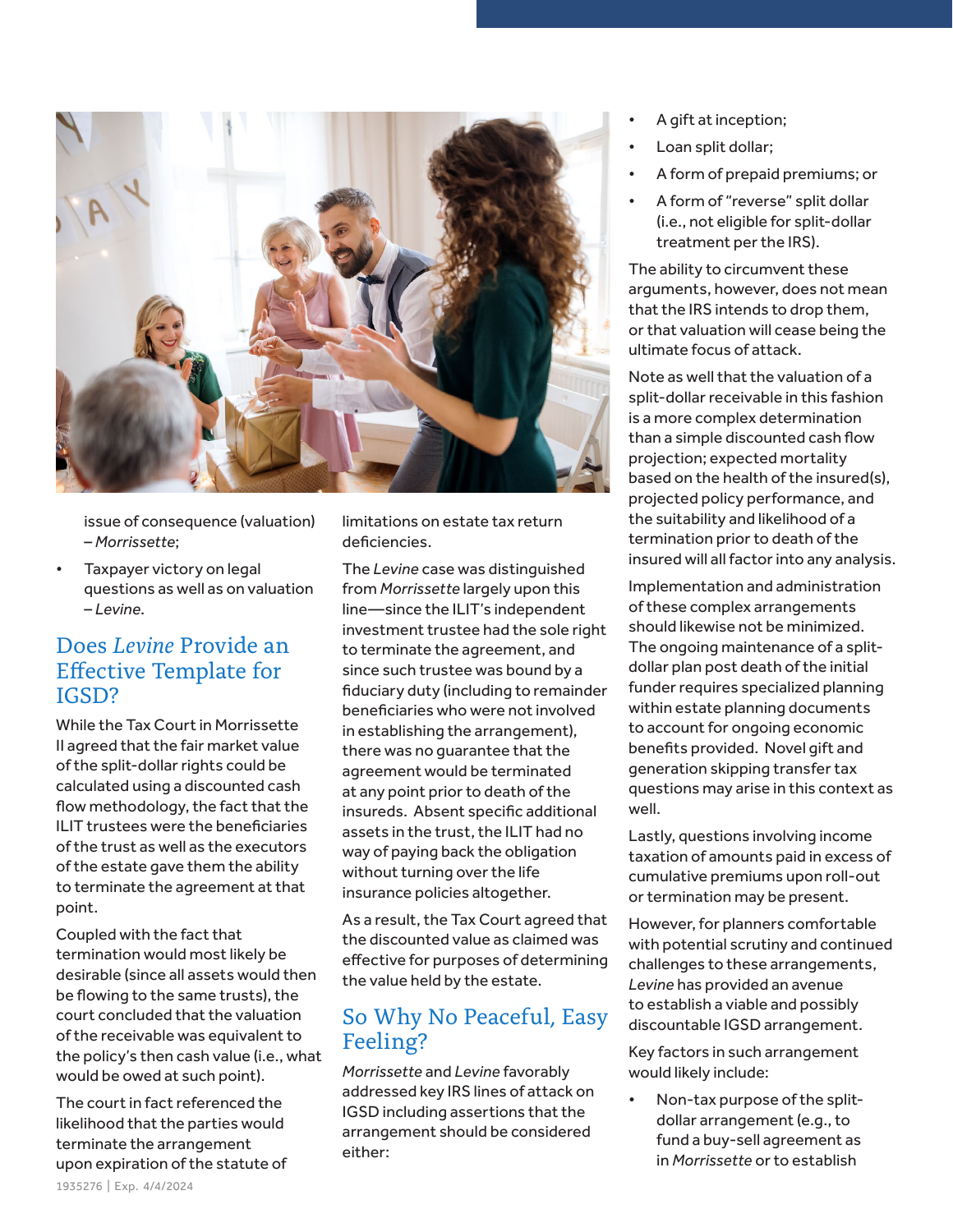coverage for a child's own planning needs as in *Levine*);

- Independent party acting on behalf of the irrevocable trust with sole authority to terminate or amend the split-dollar arrangement (as was the case with the independent investment trustee in *Levine*);
- No ability of grantor or trust beneficiaries to terminate arrangement mutually or unilaterally;
- Limited use of third-party financing to fund premiums, with such financing incidental to the arrangement and commercially

reasonable in light of funding options (third-party financing was viewed negatively in the *Cahill* case, although shorter term loans were used to establish the arrangement in the *Levine* case.)

#### Conclusion

With the *Levine* case serving as the IRS's first defeat on the crucial valuation question, the decision may yet be appealed to the 8th Circuit.

The Tax Court in *Levine* also acknowledged the incongruence of the estate tax valuation relative to the amount transferred but placed the blame on the split-dollar regulations that permit the favorable gift tax treatment.

As a result, it is also possible that the Treasury Department at some point accepts the invitation to further address the gift and estate tax treatment of split-dollar rules that were largely drafted to address income tax abuses.



**R. Matthew Pate, JD, LL.M.** joined The Nautilus Group in 2004 after receiving his masters in law in taxation from Southern Methodist University's Dedman School of Law. Matt leads the Nautilus Plus department, where he applies his extensive experience in estate and business succession planning, tax issues involving closely held businesses, asset protection, and charitable planning arrangements to support a select group of Nautilus Members. Matt received his BA from Georgetown University and graduated from the University of Texas School of Law in 2001.

This material includes a discussion of one or more tax related topics. This tax related discussion was prepared to assist in the promotion or marketing of the transactions or matters addressed in this material. It is not intended (and cannot be used by any taxpayer) for the purposes of avoiding any IRS penalties that may be imposed upon the taxpayer. The cash value in a life insurance policy is accessed through withdrawals and policy loans, which accrue interest at the current rate. Loans and withdrawals will decrease the cash surrender value and death benefit. The Nautilus Group® is a service of New York Life Insurance Company. Nautilus, New York Life Insurance Company, and employees or agents thereof are not in the business of providing tax, legal or accounting advice. Individuals should consult with their own tax, legal, or accounting advisors before implementing any planning strategies. SMRU 1935276 Exp. 4/4/2024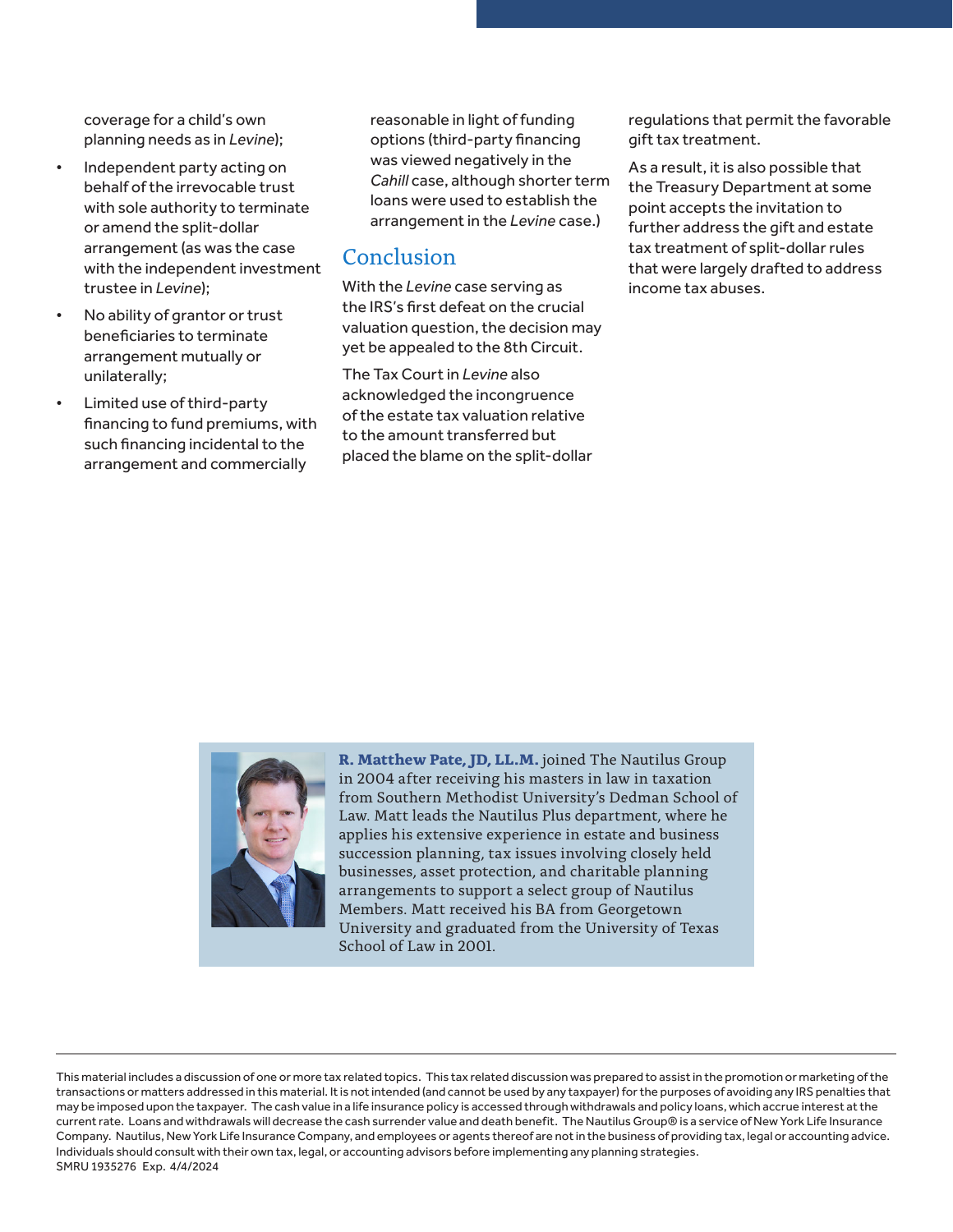### Estate Planning

# *Connelly v. U.S.* decision allows proceeds of corporate-owned life insurance to be included in estate tax value of shares.

By Steve R. Akers, JD



Sing life insurance is a popular<br>way of funding an obligation<br>to purchase a decedent's way of funding an obligation to purchase a decedent's interest in a business entity under a buy-sell agreement. A recent federal district court case, *Connelly v. U.S.*, 1 addresses the valuation for federal estate tax purposes of stock of a closely held corporation. The stock was purchased at Michael Connelly's death pursuant to a requirement in a buy-sell agreement that the corporation purchase the stock, and the corporation had funded the purchase obligation by owning a life insurance policy on Michael Connelly's life.

#### Buy-Sell Agreement and Purchase of Decedent's Shares

The buy-sell agreement required the company, which was owned by Michael and his brother, Thomas Connelly, to purchase a decedent's shares following his death. The pricing provision called for the parties to agree annually on the company value, and if an annual value had not been agreed on, the price would be determined by securing two or more appraisals (that would not consider control premiums or minority discounts).

The company funded the agreement with life insurance policies on the two brothers' lives. The brothers never entered into any agreement about the company value. On the death of Michael Connelly, who owned about 77% of the company, the estate and the company did not comply with the appraisal requirement in the agreement, but the company agreed to pay the estate \$3 million (using part of the \$3.5 million of life insurance proceeds paid to the company).

<sup>1 128</sup> AFTR 2d 2021-5955 (E.D. Mo. September 2, 2021).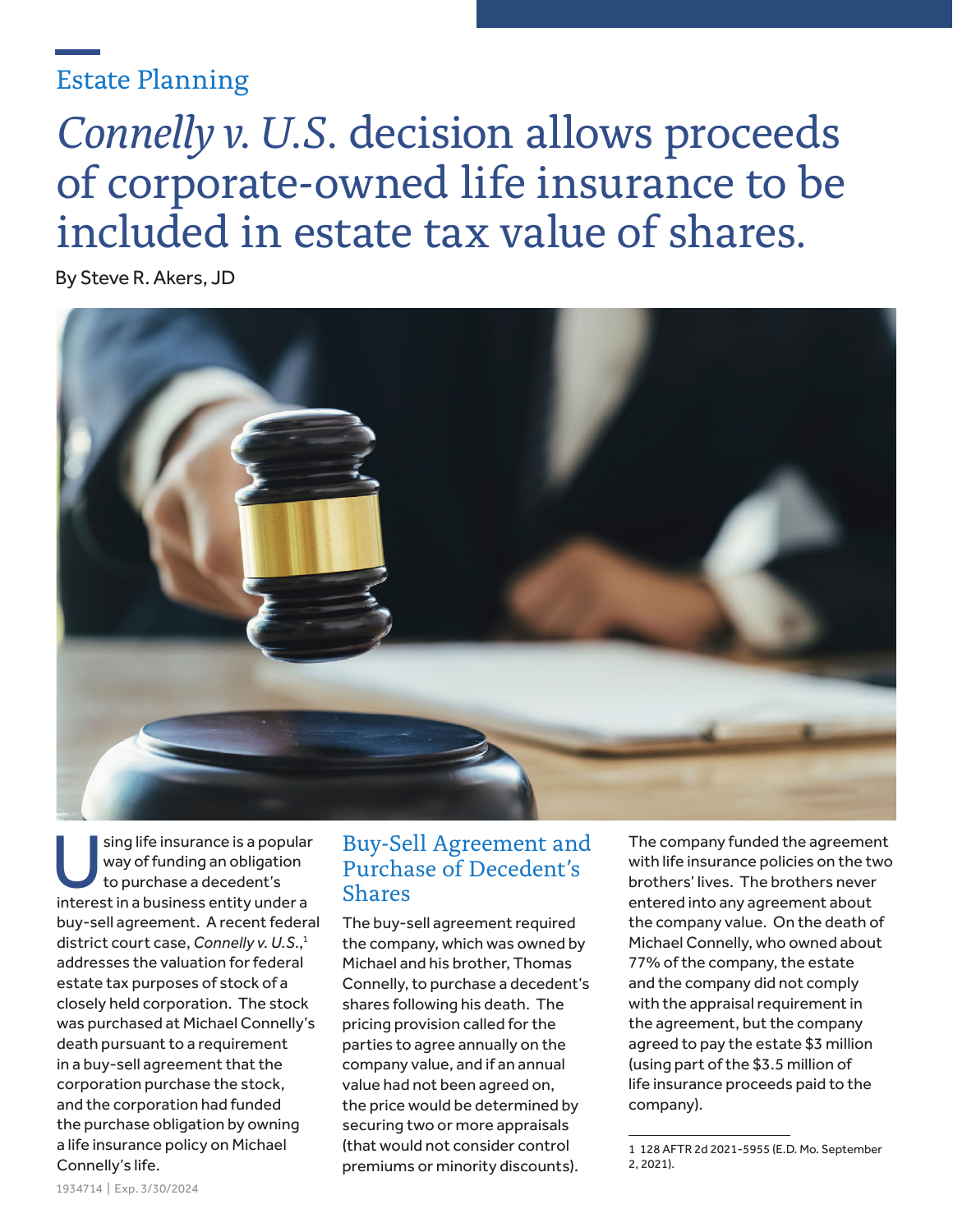The estate reported the value of the shares at \$3 million, but the IRS assessed an additional \$1 million of estate tax, maintaining the \$3.5 million of life insurance proceeds should have been taken into consideration in setting the value. The estate paid the additional estate tax and sued for a refund. The IRS and the estate stipulated that the value of the decedent's shares was \$3.1 million if the life insurance proceeds were not considered, and the open issue was whether the life insurance proceeds should be considered in determining the value of the shares for estate tax purposes.

#### Buy-Sell Agreement Did Not Fix the Value for Estate Tax Purposes

The initial consideration was whether the purchase price was binding as the value for federal estate tax purposes because of the buy-sell agreement. Section 2703(a) of the Internal Revenue Code provides generally that the value of property for transfer tax purposes is determined without regard to an agreement to acquire the property at a price less than its fair market value. A "safe harbor" exception in §2703(b) applies if three requirements are satisfied, but the court held that exception did not apply for Mr. Connelly's stock. The buy-sell agreement met the first condition – that the agreement was a bona fide business arrangement – but it did not meet the other two requirements. It failed to meet the second requirement – that it was not a device to transfer property to the decedent's family for less than full consideration – because the purchase price did not include the life insurance proceeds in determining the company's value, the process of selecting the redemption price indicates the agreement was a testamentary device, and the agreement prohibited considering control premiums or minority discounts. The agreement also failed

to meet the third requirement – that its terms were comparable to similar arrangements by persons in an arms' length transaction – because the estate "failed to provide any evidence of similar arrangements negotiated at arms' length."

In addition, the agreement did not satisfy requirements recognized by various courts for buy-sell agreements to fix estate tax values:

- The agreement did not provide a fixed and determinable price;
- It was not binding at death (evidenced by the fact that its procedures were not followed); and
- It was a substitute for a testamentary disposition for less than full consideration.

#### Value Should Be Determined Taking into Consideration Life Insurance Owned by the Corporation for Funding the Buy-Sell Obligation

Having determined that the agreement did not fix the estate tax value of the decedent's shares, the court determined the value of the stock without regard to the agreement. The court concluded that the life insurance proceeds should be considered, disagreeing with the rationale of the Federal Court of Appeals for the Eleventh Circuit in *Estate of Blount v.*  Commissioner<sup>2</sup> that the value of life insurance proceeds on the decedent's life paid to the company was offset by the contractual obligation of a company to purchase the decedent's shares. The court in *Connelly* disagreed with the Eleventh Circuit's analysis, preferring the reasoning of the Tax Court in *Blount*: a redemption obligation is not a "value-depressing corporate liability when the very shares that are the subject of the redemption obligation are being valued."

The court pointed out that a hypothetical willing buyer purchasing a company subject to a redemption obligation would not reduce the value of the company by the redemption obligation "because with the purchase of the entire company, the buyer would thereby acquire all of the shares that would be redeemed under the redemption obligation." The buyer would merely be obligated to redeem the shares the buyer then held, and "the buyer would not consider the obligation to *himself* as a liability that lowers the value of the company to *him*." The court observed that "construing a redemption obligation as a corporate liability only values [the company] post redemption (i.e., excluding Michael's shares), not the value of [the company] on the date of death (i.e., including Michael's shares)."

The court concluded that the Eleventh Circuit's opinion in *Estate of Blount* is "demonstrably erroneous" and there are "cogent reasons for rejecting [it]." The life insurance proceeds used to redeem Mr. Connelly's shares must be taken into consideration in determining the fair value of the company and of the decedent's shares.

#### Buy-Sell Agreement **Structuring**

A very important issue in structuring a buy-sell agreement is whether an entity purchase or cross purchase arrangement will be used. For example, the Connelly agreement gave the surviving shareholders the first option to purchase a decedent's shares, but if that option was not exercised, the agreement required the corporation to buy the shares.

**ENTITY PURCHASE.** The parties may feel more comfortable with the entity taking steps to fund the purchase agreement rather than relying on other owners to accumulate funds (or purchase

<sup>2</sup> 428 F.3d 1338 (11th Cir. 2005).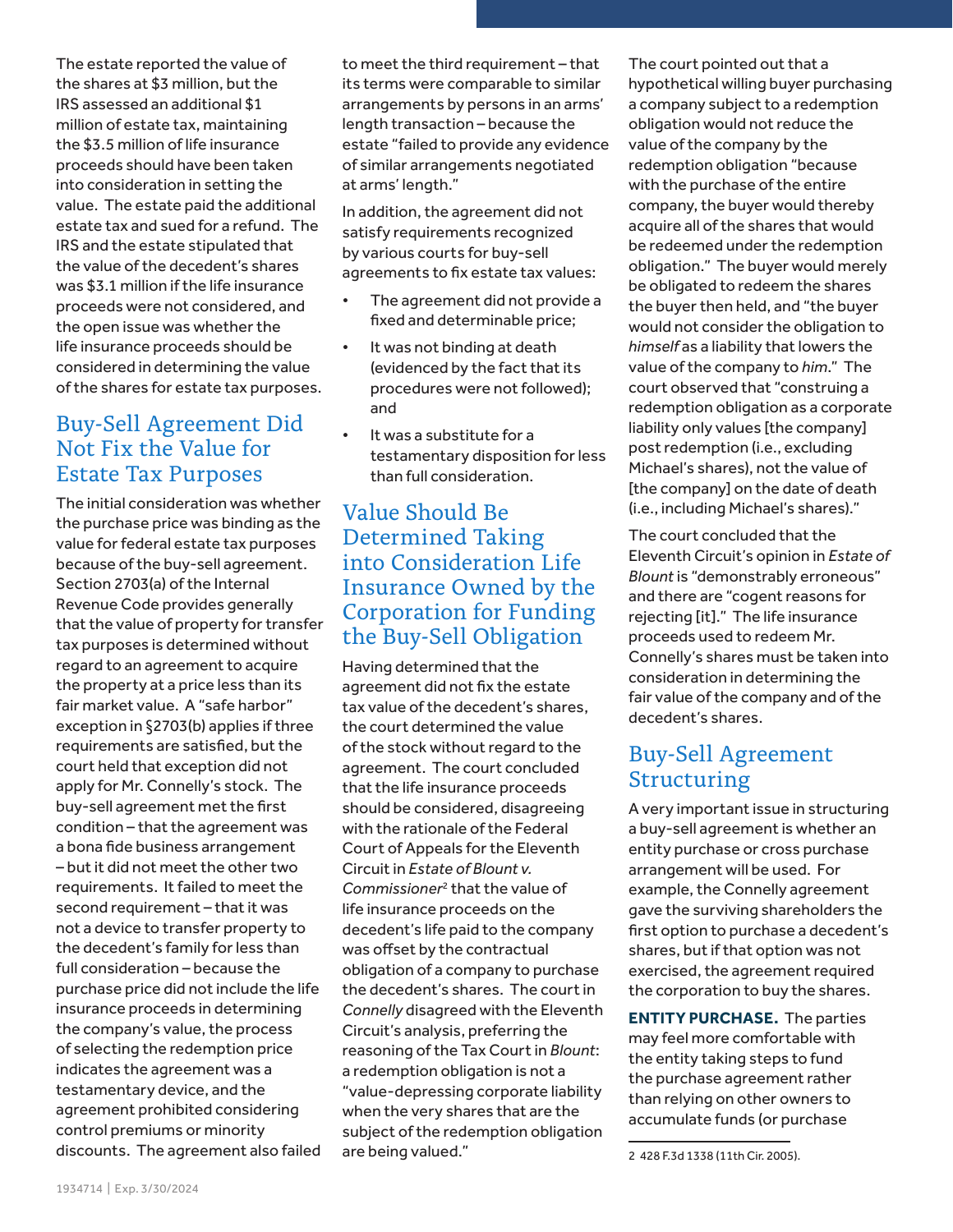life insurance) to fund a purchase obligation, but the funding in the entity (such as life insurance) may increase the value of the entity (as in *Connelly*). For a corporation, tax considerations include whether the redemption of stock by the corporation will be given sale or exchange versus dividend treatment.

**CROSS PURCHASE.** The parties must rely on the remaining owners to purchase their interests at death; funding will be outside the entity, not increasing the entity's value at the death of an owner, and a basis step up for the units purchased will be permitted. These advantages are quite significant. Cross purchase arrangements are often used and if an entity has multiple owners, one approach is to have the owners form a separate partnership to own a life insurance policy on each owner's life rather than having each owner purchase a life insurance policy on each other owner's life.

#### Buy-Sell Agreement with Life Insurance Funding

One of the factors in determining whether to use a corporate purchase or a cross-purchase arrangement in structuring a buy-sell agreement that will be funded with life insurance is that life insurance proceeds received by the company may be included in the estate tax value of the decedents' shares, resulting in escalating values of the shareholders' interests in the company. (If the purchase price is fully funded with life insurance, as

each owner's interest is purchased at death using the life insurance proceeds the company value remains constant, but the remaining owners have increasing percentage interests in the entity as each owner dies, which increases the value of their interests and requires more life insurance funding.) A pricing formula that does not include the full amount of insurance proceeds is very suspect as failing to satisfy the §2703(b) safe harbor (as evidenced by the *Connelly* opinion).

The economic impact of not including insurance proceeds in valuing a decedent's shares would produce a huge windfall to the surviving shareholders. They end up owning the company free of the decedent's shares without having to pay anything personally following the decedent's death. The windfall to the surviving shareholders may be greatly reduced by including the amount of the insurance proceeds on the decedent stockholder's life in the value of the corporation. However,

this approach will be circular and thus greatly increase the amount of insurance coverage needed in order to fully fund the buy sell agreement. But including life insurance proceeds in determining the value of the company following a shareholder's death reflects the economic reality of the value of the company at that time, so it is not surprising that the IRS maintains that the estate tax value of the decedent's shares following an insured shareholder's death should reflect that economic reality.

#### **Conclusion**

This ruling is being appealed, so the final outcome of this case remains uncertain. For now, however, taxpayers and their financial advisors should keep the District Court's ruling in mind when creating buy-sell agreements that are funded with life insurance and carefully choose a structure for the agreement that can help avoid a similar valuation whipsaw.



**Steve R. Akers, JD, is a Managing Director with** Bessemer Trust Company, N.A., in Dallas, TX, where he is Senior Fiduciary Counsel and chairs the Estate Planning Committee. Akers also is a member of the Advisory Committee to the University of Miami Philip E. Heckerling Institute on Estate Planning and past president of the American College of Trust and Estate Counsel. He is a recipient of the Distinguished Accredited Estate Planner Award from the National Association of Estate Planning Councils and the Lifetime Achievement Award from the State Bar of Texas Real Estate, Probate and Trust Law Section. He earned his bachelor's degree from Oklahoma State University and his J.D. degree from the University of Texas School of Law.

This material includes a discussion of one or more tax related topics. This tax related discussion was prepared to assist in the promotion or marketing of the transactions or matters addressed in this material. It is not intended (and cannot be used by any taxpayer) for the purposes of avoiding any IRS penalties that may be imposed upon the taxpayer. As a result of the Tax Cuts and Jobs Act of 2017 (TCJA) the estate, gift and generation skipping transfer (GST) tax exemption amounts increased to approximately \$11.18 million per person (approximately \$22.36 million for a married couple). For asset transfers in excess of the applicable exemption amount and otherwise subject to such taxes, the highest applicable federal tax rate remains at 40%. While the exemption amounts are indexed for inflation, current law provides for an automatic sunset of these increased exemption amounts after 2025. As a result, the exemption amounts available in 2026 and beyond could be reduced to a level provided under prior law (\$5.49 million/single and \$10.98 million/couple in 2017, indexed for inflation) absent further action by Congress. In addition, under different rates, rules and exemption amounts (if any), there may be state and local estate, inheritance or gift taxes that apply in your circumstances. Any third party material in this newsletter represents the views of its respective author and the author is solely responsible for its content. Such views may not necessarily represent the opinions of New York Life Insurance Company or its subsidiary companies. Stephen R. Akers and Bessemer Trust are not affiliated with New York Life Insurance Company. The Nautilus Group® is a service of New York Life Insurance Company. Nautilus, New York Life Insurance Company, its employees or agents are not in the business of providing tax, legal or accounting advice. Individuals should consult with their own tax, legal or accounting advisors before implementing any planning strategies. The cash value in a life insurance policy is accessed through withdrawals and policy loans, which accrue interest at the current rate. Loans and withdrawals will decrease the cash surrender value and death benefit. SMRU 1934714 Exp 3/30/2024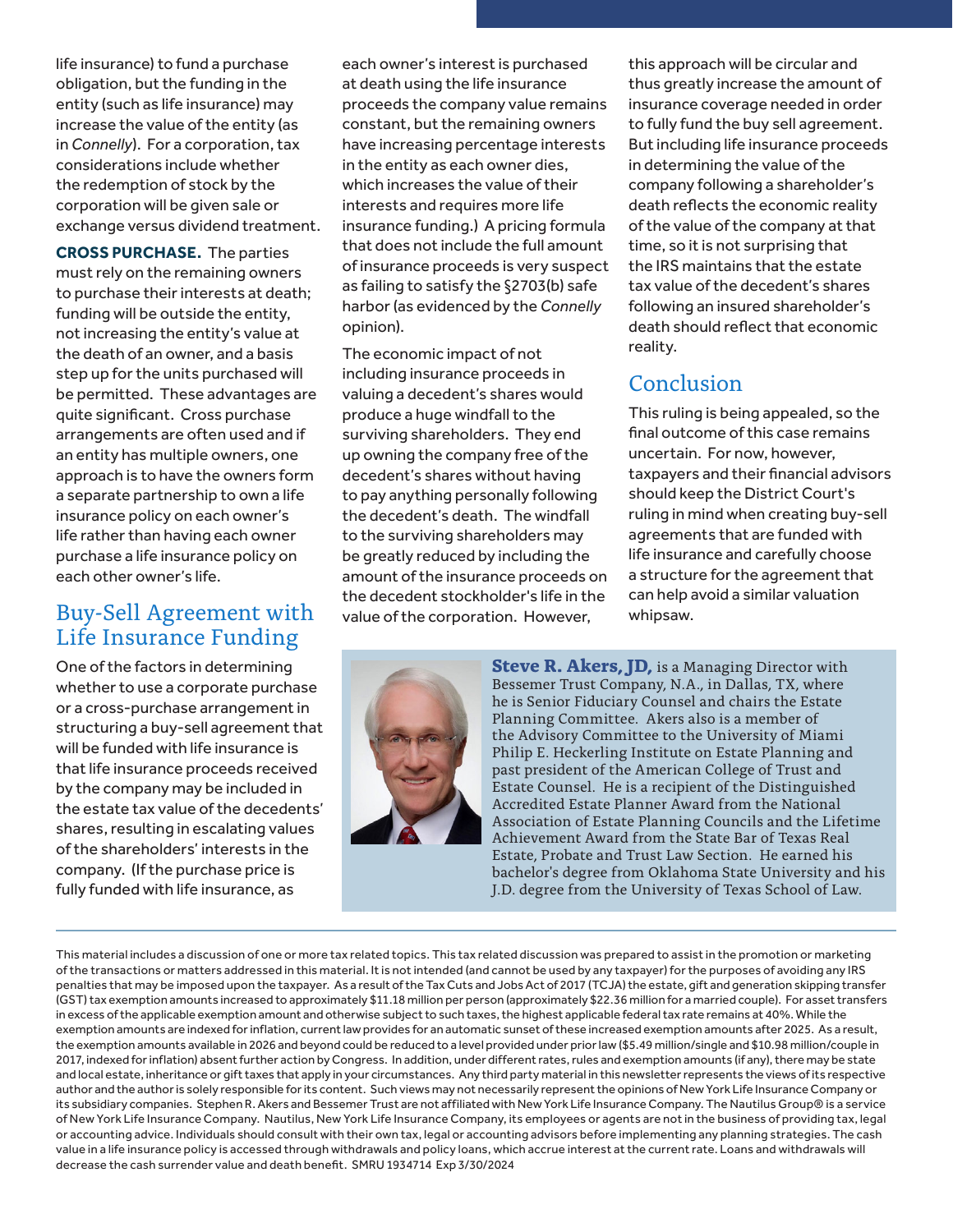### Taxation - Income, Estate, and Gift

## SALT cap work-arounds for pass-through entities can decrease individual taxes.

By Michelle M. Kenyon, JD, CLU®

rior to 2018, an individual taxpayer was allowed to deduct state and local property tax as well as either state and local income or sales taxes, as itemized deductions, without limitation (other than the Pease limitations<sup>1</sup>).

#### The SALT Cap

The 2017 Tax Cuts and Jobs Act (TCJA) imposed limits on the total deduction an individual taxpayer can claim for personal state and local taxes to \$10,000 for 2018 through 2025. This SALT cap only applies to individuals and does not apply to business entities, and will expire at the end of 2025 under the terms of the TCJA, unless subsequent legislation is enacted to extend or make it permanent.

For example, if a taxpayer paid state income tax of \$11,000, real property tax of \$10,000, and state sales tax of \$8,000, in 2017 the taxpayer could deduct \$21,000 (\$10,000 in property tax and income tax of \$11,000, since this amount is larger than the sales tax of \$8,000). If the same taxes are paid in 2022, the total deduction would be limited to \$10,000. The \$10,000 limit on personal state and local taxes is reduced to \$5,000 in the case of a married individual filing a separate return.

#### Work-arounds for passthroughs

After 2017, many states began looking for ways to alleviate the increased tax burdens on their residents due to the SALT cap. As of March 2022, twenty-two states have



enacted legislation allowing a passthrough entity (PTE) to elect to pay the tax and provide an owner a credit or deduction for the tax paid by the pass-through entity.

The first state to enact a SALT cap work-around was Connecticut. Other states with work-arounds include Alabama, Arizona, Arkansas, California, Colorado, Georgia, Idaho, Illinois, Louisiana, Maryland, Michigan, Massachusetts, Minnesota, North Carolina, New Jersey, New York, Oklahoma, Oregon, Rhode Island, South Carolina, and Wisconsin.

Seven additional states that have introduced PTE tax bills include Iowa, Mississippi, Ohio, New Mexico, Pennsylvania, Utah, and Virginia.

Work-arounds are different for each state, and taxpayers who want to take advantage of the work-arounds should discuss the specific rules for their state, or other states in which they pay taxes, with their accountants or attorneys. Many states have deadlines for making an election and making estimated tax payments, so early planning and implementation is critical.

#### Entity Level Taxation

Since the SALT cap only applies to individuals and not to business entities, the work-arounds usually impose an entity level income tax on pass-through entities such as partnerships, limited liability companies taxed as partnerships, and Subchapter S corporations. When the individual owners of the PTEs report their share of the entity's

<sup>1</sup> Pease limitations reduced certain itemized deductions for taxpayers whose AGI exceeded stated amounts (in 2017, \$261,500 for single taxpayers/\$313,800 for taxpayers filing a joint return).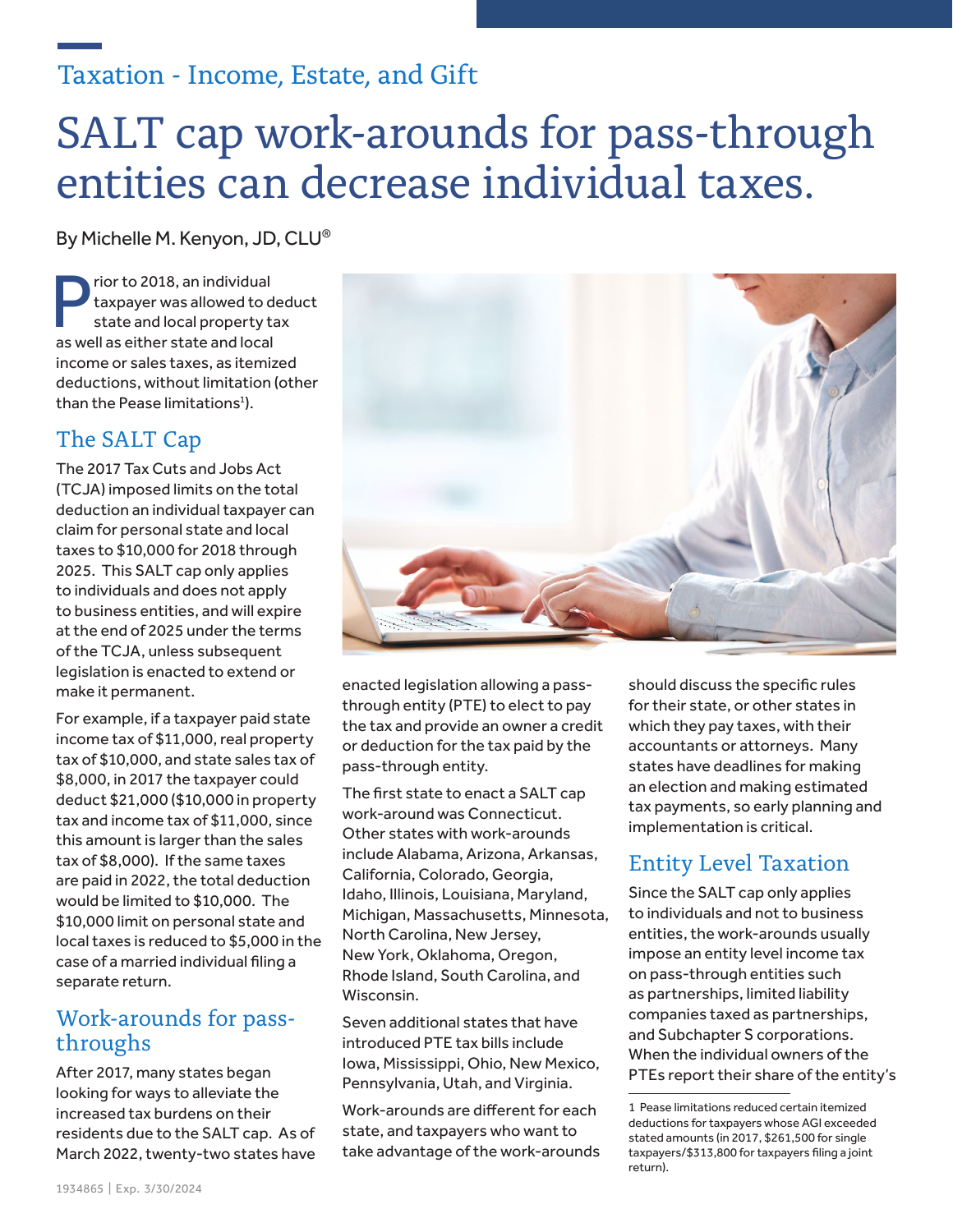income on their individual income tax returns, the entity level work-arounds shift state taxes on PTE income to the PTE and away from the individual owner.

While the specific requirements vary from state to state, the states have generally adopted one of two approaches, either an exclusion from income or a credit for the state and local taxes paid.

- Under the exclusion method, income that is taxed at the PTE level is excluded from the owner's state taxable income.
- Under the credit method, the PTE owner's share of distributed income is passed through in the usual method and the individual owners are allowed a credit for the tax paid by the PTE.

The information below highlights the New York credit and the Georgia exclusion as examples of how each method works.

#### **New York Pass-Through Entity Tax (PTET)**

Eligible entities include partnerships and New York S corporations. An eligible entity must make a timely election to pay the PTET. For 2022, the election must have been made by March 15, 2022.

- The New York PTE pays an entity level tax at the same personal income tax rate on that income which would have been subject to New York personal income tax by its owners on a flow-through basis.
- Payments are made in quarterly installments on March 15, June 15, September 15, and December 15.
- Credit is then allocated among the owners in the same percentages in which the income taxable in New York would have been allocated to those owners.

• Credit is claimed on the New York state personal income tax returns of each owner.

**EXAMPLE.** Assume a New York partnership, NYS, has three equal partners: Hudson, Della, and Larry. The partnership makes the election and has income of \$1,500,000 before any New York state income tax. Quarterly installments totaling \$102,750 (\$1,500,000 x 6.85% NY tax rate) are paid.

For federal income tax purposes, the amount of ordinary income allocated to each partner would have been \$500,000 (\$1,500,000/3) if no election was made.

With the election in place, ordinary income allocated to each partner's federal income tax return is now \$465,750 (\$500,000-\$34,250). Since the partnership paid the tax, the partners are not required to report the tax paid as SALT for purposes of personal itemized deductions on their individual federal income tax returns.

For New York state individual income tax purposes, the amount of tax paid by the partnership allocated to each partner would be a New York state add-back. Assuming no other addbacks, each partner would report a New York state taxable income of \$500,000 and then report a credit of \$34,250.

**Georgia PTE Work-around**

Eligible entities include S corporations and partnerships that are 100% directly owned and controlled by individuals. Accordingly, PTEs with corporate shareholders or partners are not eligible to make the election in Georgia.

Upon making the election, the PTE is subject to the entity level tax at the maximum Georgia individual tax rate of 5.75%. Under Georgia's workaround, the individual owners subtract (exclude) the income subject to the entity level income tax from their individual Georgia income tax return.

**EXAMPLE.** Assume a Georgia partnership, ATL, with two equal partners: Cobb, and DeKalb. The partnership makes the election and has income of \$2,000,000 before taxes. Georgia income tax of \$115,000 (\$2,000,000 X 5.75% GA tax rate) is paid on business income.

For federal income tax purposes, the amount of ordinary income allocated to each partner would have been \$1,000,000 (\$2,000,000/2) if no election was made, and each partner would be limited to a deduction of \$10,000.

With the election in place, ordinary income allocated to each partner's federal and state income tax return is now \$942,500 (\$1,000,000-\$57,500).

| <b>New York PTET Example</b>      |                    |                 |  |
|-----------------------------------|--------------------|-----------------|--|
| <b>Tax Summary / Partner</b>      | <b>No election</b> | <b>Election</b> |  |
| New York PTE tax                  | $-0-$              | \$34,250        |  |
| New York tax - paid by owners     | \$34,250           | $-0-$           |  |
| <b>Federal AGI</b>                | \$500,000          | \$465,750       |  |
| Standard deduction (single filer) | (\$12,400)         | (\$12,400)      |  |
| <b>Taxable income (federal)</b>   | \$487,600          | \$453,350       |  |
| Federal tax - paid by owners      | \$145,204          | \$133,217       |  |
| <b>Total tax paid</b>             | \$179,454          | \$167,467       |  |
| <b>Estimated savings</b>          |                    | \$11,988        |  |

See example below.